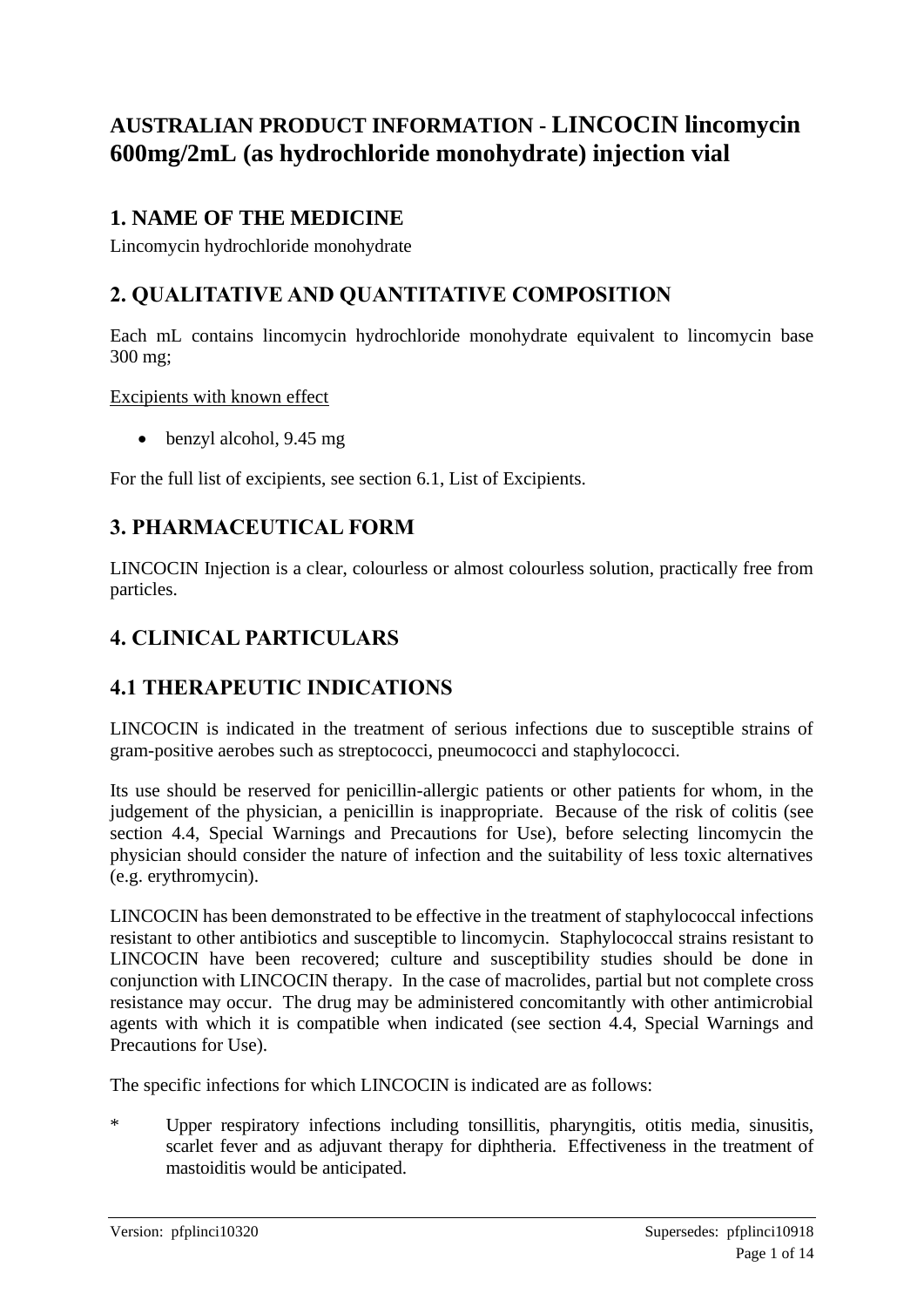- \* Lower respiratory infections including acute and chronic bronchitis and pneumonia.
- \* Skin and skin structure infections including cellulitis, furuncles, abscesses, impetigo, acne and wound infections. Conditions such as erysipelas, lymphadenitis, paronychia (panaritium), mastitis and cutaneous gangrene should, if caused by susceptible organisms, respond to lincomycin therapy.
- \* Bone and joint infections including osteomyelitis and septic arthritis.
- \* Septicaemia and endocarditis. Selected cases of septicaemia and/or endocarditis due to susceptible organisms have responded well to lincomycin. However, bactericidal drugs are often preferred for these infections.
- \* Bacillary Dysentery. Although Shigella is resistant to lincomycin *in vitro* (MIC approximately 200-400 micrograms/mL), lincomycin has been effective in its treatment due to the very high levels of lincomycin attained in the bowel (approximately 3000-7000 micrograms/gram of stool).

## **4.2 DOSE AND METHOD OF ADMINISTRATION**

**Note:** If significant diarrhoea occurs during therapy, this antibiotic should be discontinued (see section 4.4, Special Warnings and Precautions for Use).

### **LINCOCIN is incompatible with novobiocin, kanamycin and phenytoin.**

With beta-haemolytic streptococcal infections, treatment should continue for at least 10 days to diminish the likelihood of subsequent rheumatic fever or glomerulonephritis.

### **Intramuscular**

| Adults:                       |                                                                                                                  |  |  |
|-------------------------------|------------------------------------------------------------------------------------------------------------------|--|--|
| Serious infections            | - 600 mg (2 mL) intramuscularly every 24 hours.                                                                  |  |  |
| More serious infections       | - 600 mg (2 mL) intramuscularly every 12 hours or more often, as<br>determined by the severity of the infection. |  |  |
| Children over 1 month of age: |                                                                                                                  |  |  |
| Serious infections            | - one intramuscular injection of 10 mg/kg/day.                                                                   |  |  |
| More serious infections       | - one intramuscular injection of 10 mg/kg every 12 hours or more<br>often.                                       |  |  |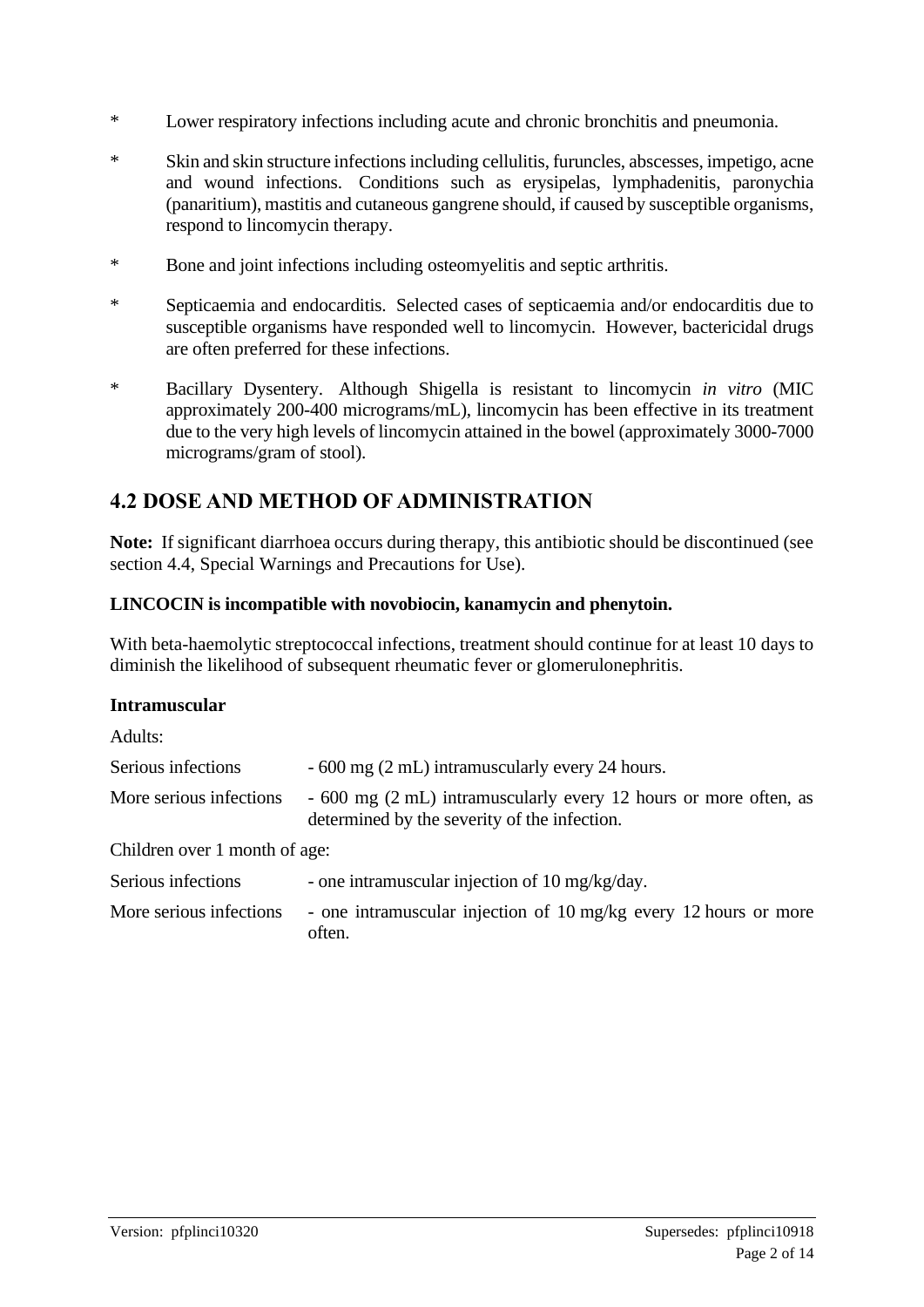### **Intravenous**

Intravenous doses are given on the basis of 1 g LINCOCIN diluted in not less than 100 mL of appropriate solution and infused over a period of not less than one hour. **Note:** Severe cardiopulmonary reactions have occurred when this drug has been given at greater than the recommended concentration and rate.

Adults:

| Serious infections     | $-600$ mg to 1 g given every 8-12 hours.                            |
|------------------------|---------------------------------------------------------------------|
| More severe infections | - the above doses may be increased. In life-threatening situations, |
|                        | daily intravenous doses of as much as 8 g have been given.          |

Children over 1 month of age:

Depending on the severity of the infection, 10-20 mg/kg/day may be infused in divided doses as described below.

### **Dilution and Infusion Rates**

| <b>Dose</b>     | <b>Vol. Diluent</b> | <b>Time</b>     |
|-----------------|---------------------|-----------------|
| $600$ mg        | $100$ mL            | 1 <sup>hr</sup> |
| 1 <sub>g</sub>  | $100 \text{ mL}$    | 1 <sup>hr</sup> |
| $2\ \mathrm{g}$ | $200$ mL            | 2 <sub>hr</sub> |
| $3g$<br>$4g$    | $300$ mL            | 3 <sub>hr</sub> |
|                 | $400$ mL            | 4 <sup>hr</sup> |

These doses may be repeated as often as required to the limit of the maximum recommended daily dose of 8 g.

The following infusion solutions have been found to be physically compatible with LINCOCIN: Glucose Intravenous Infusion 5%, Glucose Intravenous Infusion 10%, Sodium Chloride 0.9% and Glucose 5% Intravenous Infusion, Sodium Chloride 0.9% and Glucose 10% Intravenous Infusion, Compound Sodium Lactate Intravenous Infusion, Sodium Lactate 1/6 Molar and Dextran 70 Intravenous Infusion.

Please note that these compatibility determinations are physical observations only, not chemical determinations. Adequate clinical evaluation of the safety and efficacy of these combinations has not been performed.

**Patients with diminished renal function:** When LINCOCIN therapy is required in individuals with severe impairment of renal function, an appropriate dose is 25 to 30% of that recommended for patients with normal renal function.

### **Monitoring**

During prolonged LINCOCIN therapy, periodic liver function and renal studies and blood counts should be performed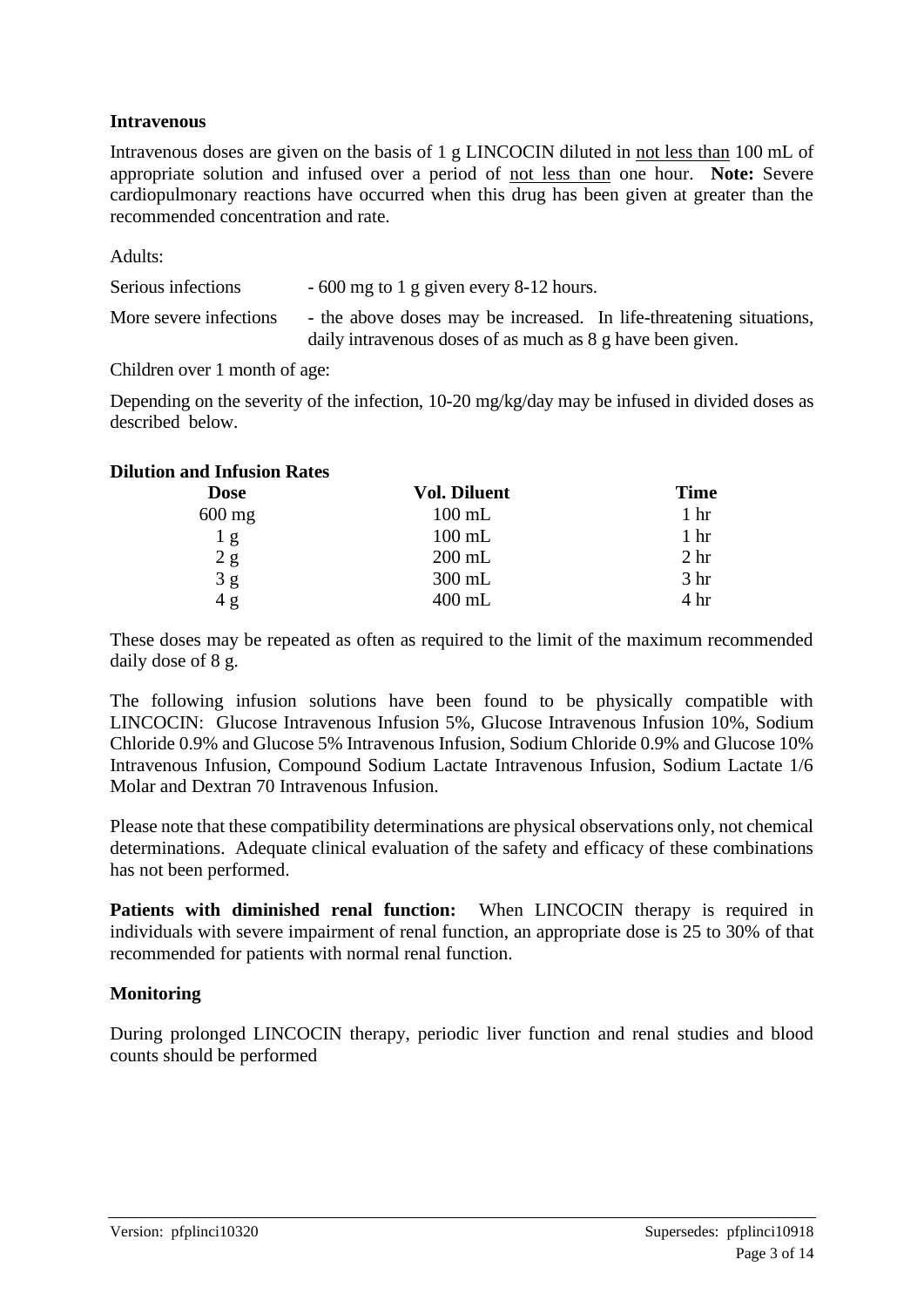# **4.3 CONTRAINDICATIONS**

This drug is contraindicated in patients previously found to be hypersensitive to lincomycin or clindamycin. It is not indicated in the treatment of minor bacterial infections or viral infections.

Lincomycin is not indicated in the newborn.

## **4.4 SPECIAL WARNINGS AND PRECAUTIONS FOR USE**

Lincomycin should not be injected IV as a bolus but should be infused as described in the DOSAGE AND ADMINISTRATION section.

### **Risk of Colitis**

The use of lincomycin can lead to the development of severe colitis. Fatalities have been reported. Therefore LINCOCIN should be reserved for serious infections where less toxic antimicrobial agents are inappropriate, as described in the INDICATIONS section. It should not be used in patients with non-bacterial infections such as most upper respiratory tract infections.

A toxin produced by *Clostridium difficile* appears to be the primary cause. The severity of the colitis may range from mild to life threatening. It is important to consider this diagnosis in patients who develop diarrhoea or colitis in association with the use of antibiotics, including parenteral lincomycin. Symptoms may occur up to several weeks after cessation of antibiotic therapy.

Mild cases of pseudomembranous colitis usually respond to drug discontinuation alone, however, in moderate to severe cases appropriate therapy with a suitable oral antibacterial agent effective against *C. difficile* should be considered. Fluids, electrolytes and protein replacement should be provided when indicated.

Drugs which delay peristalsis (e.g. opiates and diphenoxylate with atropine [LOMOTIL®]) may prolong and/or worsen the condition and should not be used.

Review of experience to date suggests that a subgroup of older patients with associated severe illness may tolerate diarrhoea less well. When LINCOCIN is indicated in these patients, they should be carefully monitored for change in bowel frequency.

*Clostridium difficile* associated diarrhoea (CDAD) has been reported with use of nearly all antibacterial agents, including lincomycin, and may range in severity from mild diarrhoea to fatal colitis. Treatment with antibacterial agents alters the normal flora of the colon leading to overgrowth of *C. difficile*.

*C. difficile* produces toxins A and B which contribute to the development of CDAD. Hypertoxin producing strains of *C. difficile* cause increased morbidity and mortality, as these infections can be refractory to antimicrobial therapy and may require colectomy. CDAD must be considered in all patients who present with diarrhoea following antibiotic use. Careful medical history is necessary since CDAD has been reported to occur over two months after the administration of antibacterial agents.

LINCOCIN should be prescribed with caution in individuals with a history of gastrointestinal disease, particularly colitis.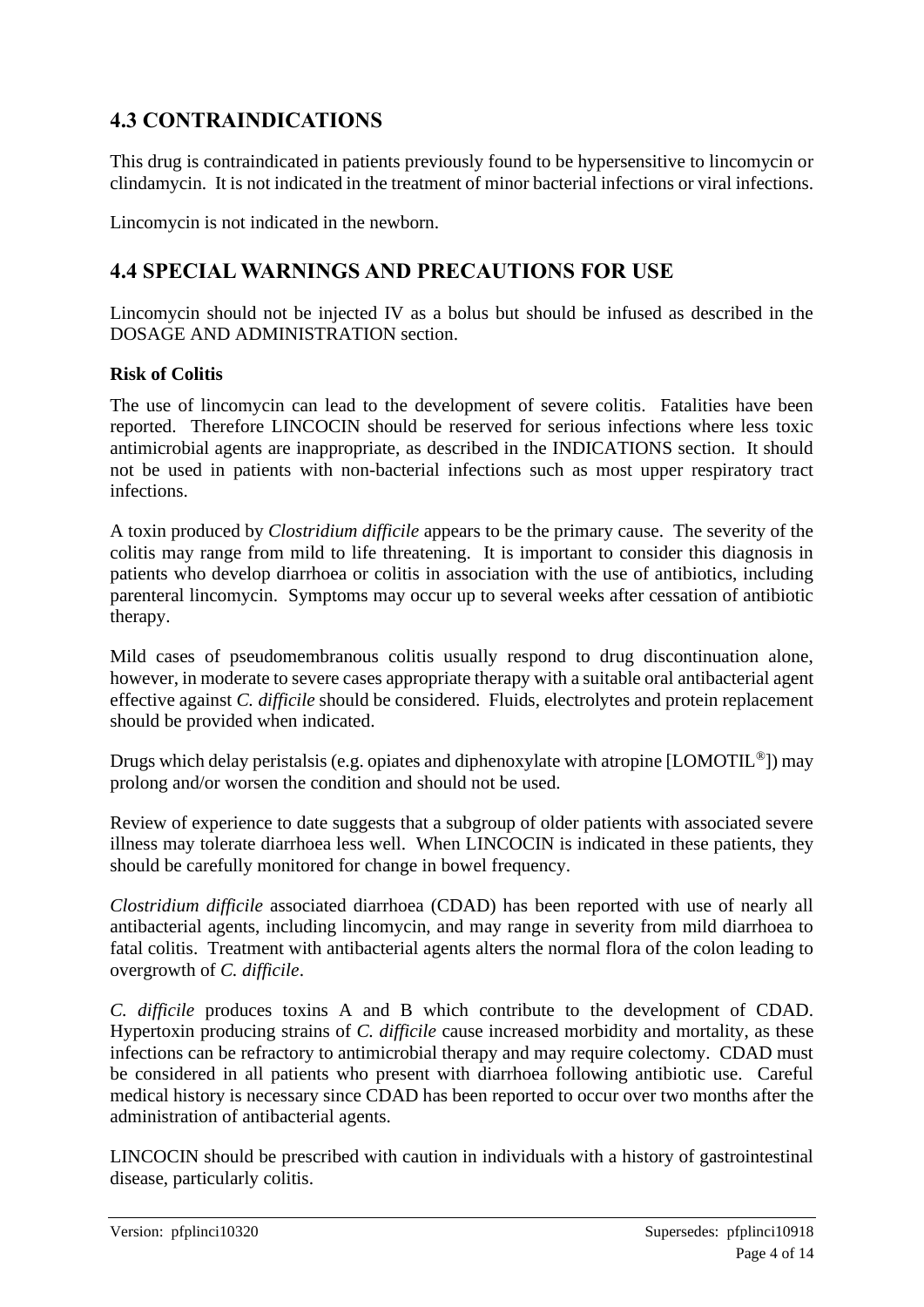### **Allergies**

LINCOCIN, like any drug, should be used with caution in patients with a history of asthma or significant allergies.

### **Hypersensitivity Reactions**

Hypersensitivity reactions (such anaphylactic reaction, angioedema and serum sickness) have been reported, some of these in patients known to be sensitive to penicillin. If an allergic reaction should occur, the drug should be discontinued and the usual agents (adrenalin, corticosteroids, antihistamines) should be available for emergency treatment.

Severe hypersensitivity reactions, including anaphylactic reactions and severe cutaneous adverse reactions (SCAR) such as Stevens-Johnson syndrome (SJS), toxic epidermal necrolysis (TEN), acute generalised exanthematous pustulosis (AGEP), and erythema multiforme (EM) have been reported in patients receiving lincomycin therapy. If an anaphylactic reaction or severe skin reaction occurs, lincomycin should be discontinued and appropriate therapy should be initiated (see section 4.8 Adverse Effects (Undesirable Effects)).

### **Superinfections**

The use of antibiotics occasionally results in overgrowth of non-susceptible organisms - particularly yeasts. Should superinfections occur, appropriate measures should be taken. When patients with pre-existing monilial infections require LINCOCIN therapy, concomitant antimonilial treatment should be given.

### **Meningitis**

Although lincomycin appears to diffuse into cerebrospinal fluid, levels of lincomycin in the CSF may be inadequate for the treatment of meningitis. Thus, the drug should not be used in the treatment of meningitis

#### **Use in hepatic impairment**

In patients with impaired hepatic or renal function, the serum half-life of lincomycin is increased. Consideration should be given to decreasing the frequency and dose of lincomycin administered in patients with impaired hepatic or liver function.

Since adequate data are not yet available in patients with pre-existing liver disease, its use in such patients is not recommended at this time unless special clinical circumstances so indicate

#### **Use in renal impairment**

See section 4.4, Special Warnings and Precautions for Use, Use in hepatic impairment)

### **Use in the Elderly**

No data available.

### **Paediatric Use**

LINCOCIN Injection contains benzyl alcohol which is associated with severe adverse effects, including fatal "Gasping Syndrome", in paediatric patients. The minimum amount of benzyl alcohol at which toxicity may occur is unknown. The risk of benzyl alcohol toxicity depends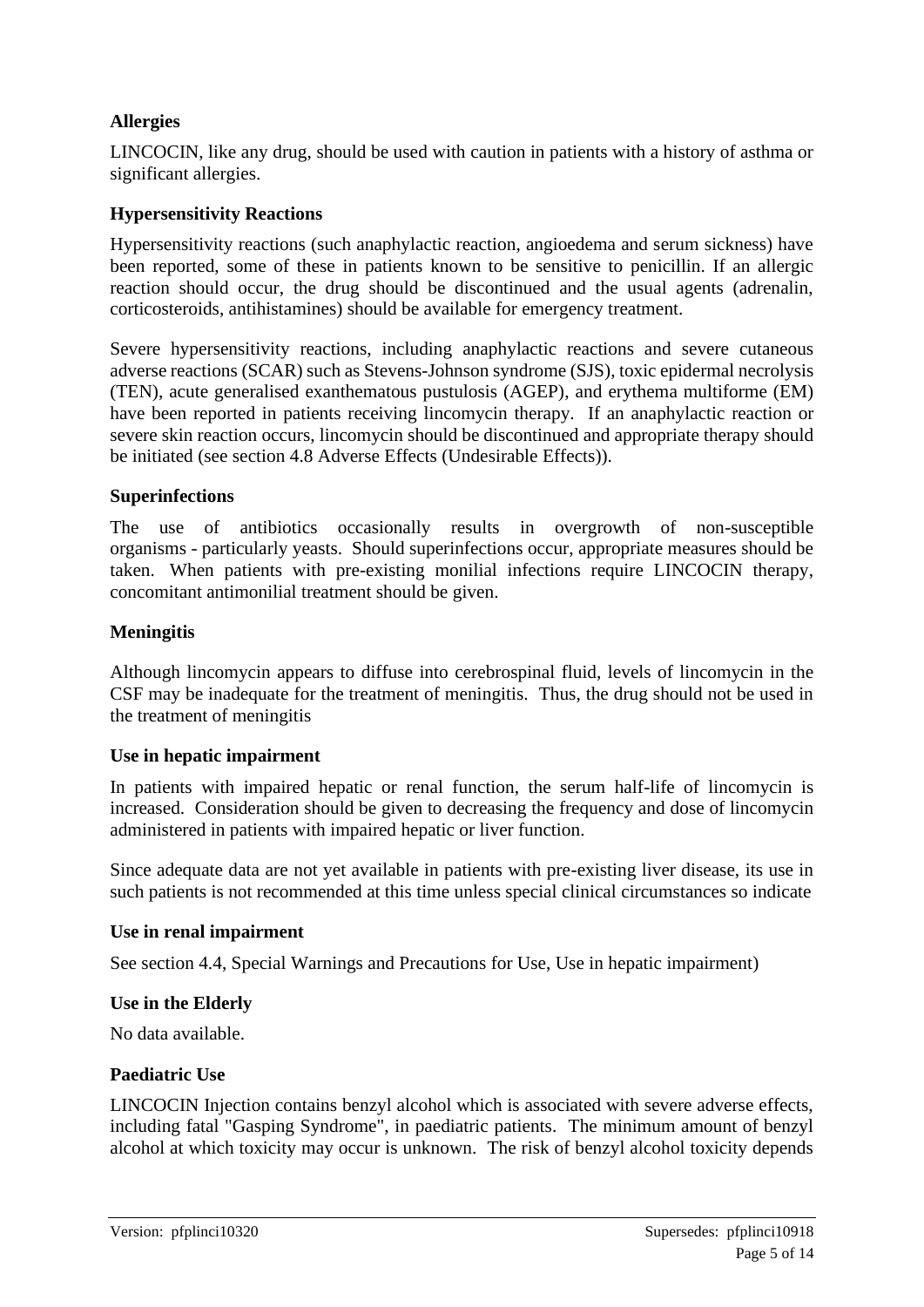on the quantity administered and the liver and kidneys' capacity to detoxify the chemical. Premature and low birth weight infants may be more likely to develop toxicity.

### **Effects on laboratory tests**

No data available.

### **4.5 INTERACTIONS WITH OTHER MEDICINES AND OTHER FORMS OF INTERACTIONS**

LINCOCIN has been shown to have neuromuscular blocking properties that may enhance the action of other neuromuscular blocking agents. Therefore, it should be used with caution in patients receiving such agents.

## **4.6 FERTILITY, PREGNANCY AND LACTATION**

### **Effects on fertility**

No data available.

### **Use in pregnancy**:

### **Category A**

In humans, lincomycin crosses the placenta and results in cord serum levels about 25% of the maternal serum levels. No significant accumulation occurs in the amniotic fluid. There are limited data on the use of lincomycin in pregnant women.. tThe progeny of 302 patients treated with lincomycin at various stages of pregnancy showed no increases in congenital anomalies or delayed development compared to a control group for up to 7 years after birth. Lincomycin should be used during pregnancy only if clearly needed. Lincomycin is not indicated in the newborn (see section 4.3, Contraindications). Benzyl alcohol can cross the placenta (see section 4.4, Special Warnings and Precautions for Use, Paediatric Use).

No embryo fetal toxicity was observed in rats dosed with 10% lincomycin in the diet (equivalent to 5000 mg/kg/day) during organogenesis.

#### **Use in lactation**

LINCOCIN has been reported to appear in breast milk in ranges of 0.5 to 2.4 micrograms/mL. It should not, therefore, be used during lactation unless alternative arrangements can be made for feeding the baby.

### **4.7 EFFECT ON ABILITY TO DRIVE AND USE MACHINES**

No studies were conducted to determine the effect of LINCOCIN on ability to drive and use machines.

### **4.8 ADVERSE EFFECTS (UNDESIRABLE EFFECTS)**

Adverse reactions are listed according to the following categories:

Very common:  $\geq 1/10$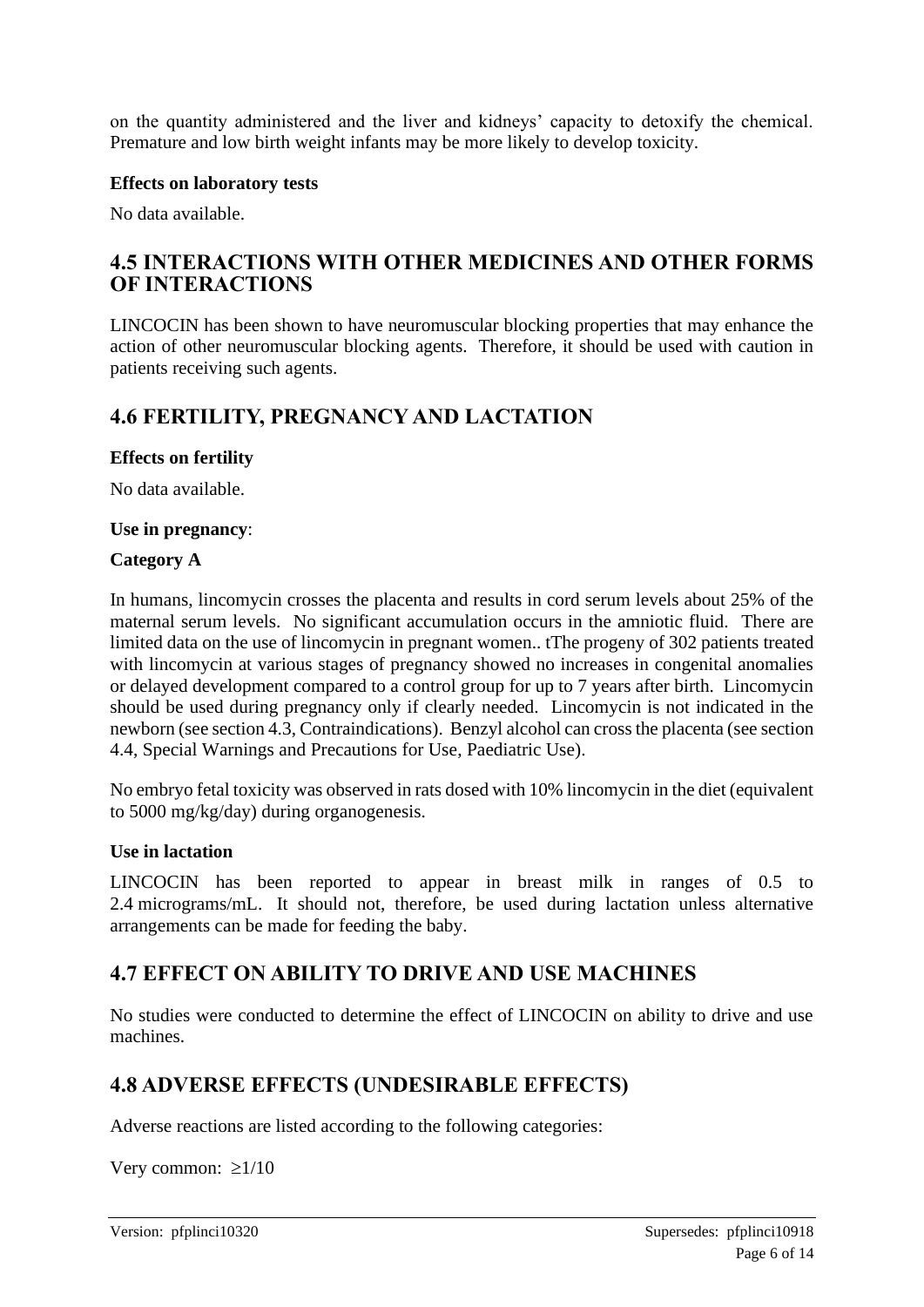| Common:    | $\geq$ 1/100 to <1/10                   |
|------------|-----------------------------------------|
| Uncommon:  | $\geq$ 1/1,000 to <1/100                |
| Rare:      | $\geq$ 1/10,000 to <1/1,000             |
| Very rare: | <1/10,000                               |
| Not known: | cannot be estimated from available data |

#### **Infections and Infestations**

| Uncommon: | Vaginal infection. |
|-----------|--------------------|
|-----------|--------------------|

Not known: Pseudomembranous colitis, *Clostridium difficile* colitis.

#### **Gastrointestinal Disorders**

| Common: | Diarrhoea, vomiting, nausea.                                                                                                                          |
|---------|-------------------------------------------------------------------------------------------------------------------------------------------------------|
| Rare:   | Stomatitis.                                                                                                                                           |
|         | Not known: Enterocolitis (see section 4.4, Special Warnings and Precautions for Use),<br>oesophagitis <sup>a</sup> , glossitis, abdominal discomfort. |

### **Blood and Lymphatic System Disorders**

Not known: Pancytopenia, agranulocytosis, aplastic anaemia, leukopenia, neutropenia, thrombocytopenic purpura.

#### **Immune System Disorders**

Not known: Anaphylactic reaction, angioedema, serum sickness (see section 4.4, Special Warnings and Precautions for Use).

#### **Skin and Subcutaneous Tissue Disorders**

Uncommon: Rash, urticaria.

Rare: Pruritus.

Not known: Toxic epidermal necrolysis, Stevens-Johnson syndrome, acute-generalised exanthematous pustulosis, erythema multiforme, dermatitis bullous, dermatitis exfoliative, anal pruritus.

### **Hepatobiliary Disorders**

Not known: Jaundice, liver function test abnormal, transaminases increased.

#### **Renal and Urinary Disorders<sup>b</sup>**

Not known: Renal impairment, oliguria, proteinuria, azotaemia.

#### **Cardiac Disorders**

Not known: Cardio-respiratory arrest<sup>c</sup>.

#### **Vascular Disorders**

Not known: Hypotension<sup>d</sup>, thrombophlebitis<sup>e</sup>.

### **Ear and Labyrinth Disorders**

Not known: Vertigo, tinnitus.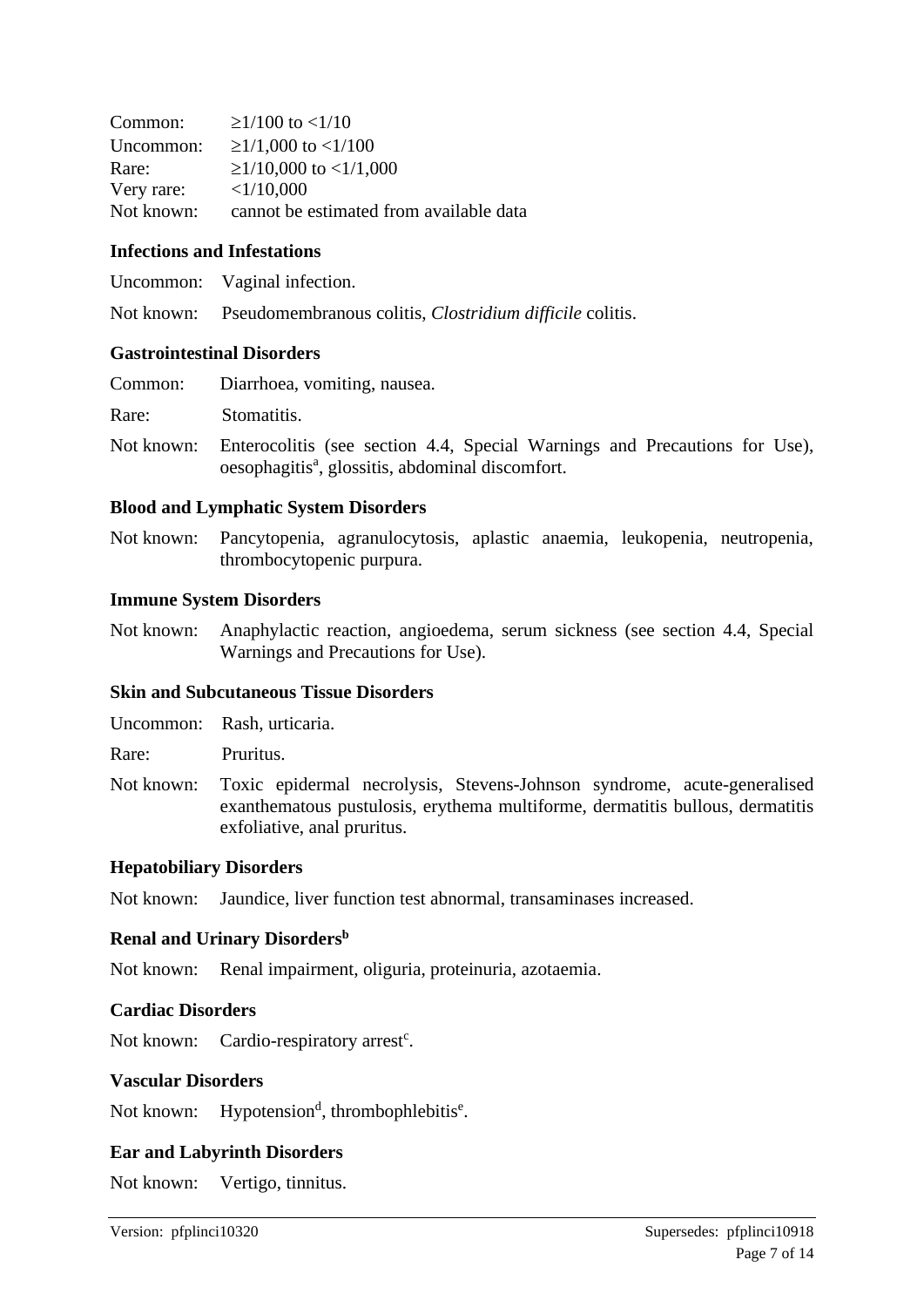### **General Disorders and Administration Site Conditions**

Not known: Injection site abscess sterile<sup>f</sup>, injection site induration<sup>f</sup>, injection site pain<sup>f</sup>, injection site irritation<sup>f</sup>.

- a. Reported with oral preparations.
- b. No direct relationship of lincomycin to renal damage has been established.
- c. Rare instances have been reported after too rapid intravenous administration.
- d. Following parenteral administration, particularly after too rapid administration.
- e. Reported with intravenous injection. This reaction can be minimised by avoidance of indwelling intravenous catheters.
- f. Reported with intramuscular injection. These reactions can be minimised by deep intramuscular injection.

### **Reporting suspected adverse effects**

Reporting suspected adverse reactions after registration of the medicinal product is important. It allows continued monitoring of the benefit-risk balance of the medicinal product. Healthcare professionals are asked to report any suspected adverse reactions at https://www.tga.gov.au/reporting-problems.

### **4.9 OVERDOSE**

The minimal toxic or lethal dose is not well established. At therapeutic doses, the primary toxic effects may involve the gastrointestinal tract and may include severe diarrhoea and pseudomembranous colitis that may result in death. Rapid administration of large doses has resulted in ventricular dysrhythmias, hypotension and cardiac arrest. Dermatitis, nephrotoxicity, hepatotoxicity, and various haematological abnormalities are toxic effects that occur less frequently.

No specific antidote is known. Support respiratory and cardiac function. In cases of overdose, drug levels of lincomycin are not clinically useful. However, monitoring serum concentrations in patients with markedly reduced renal and hepatic function may be indicated during high-dose therapy. Monitor full blood count in patients with significant exposure as lincomycin may produce abnormalities of the haematopoietic system*.* Because lincomycin may cause hepatotoxicity, monitor liver function tests in patients with significant exposure*.* 

Haemodialysis and peritoneal dialysis are not effective in removing lincomycin from the serum.

For information on the management of overdose, contact the Poisons Information Centre on 13 11 26 (Australia).

## **5. PHARMACOLOGICAL PROPERTIES**

### **5.1 PHARMACODYNAMIC PROPERTIES**

### **Mechanism of action**

LINCOCIN is an antibiotic produced by fermentation of *Streptomyces lincolnensis*. LINCOCIN inhibits bacterial protein synthesis by binding to the 50S subunit of the bacterial ribosome. LINCOCIN is predominantly bacteriostatic *in vitro*. The antibacterial activity of LINCOCIN appears to best correlate with the length of time the concentration of active ingredient remains above the minimum inhibitory concentration (MIC) of the infecting organism.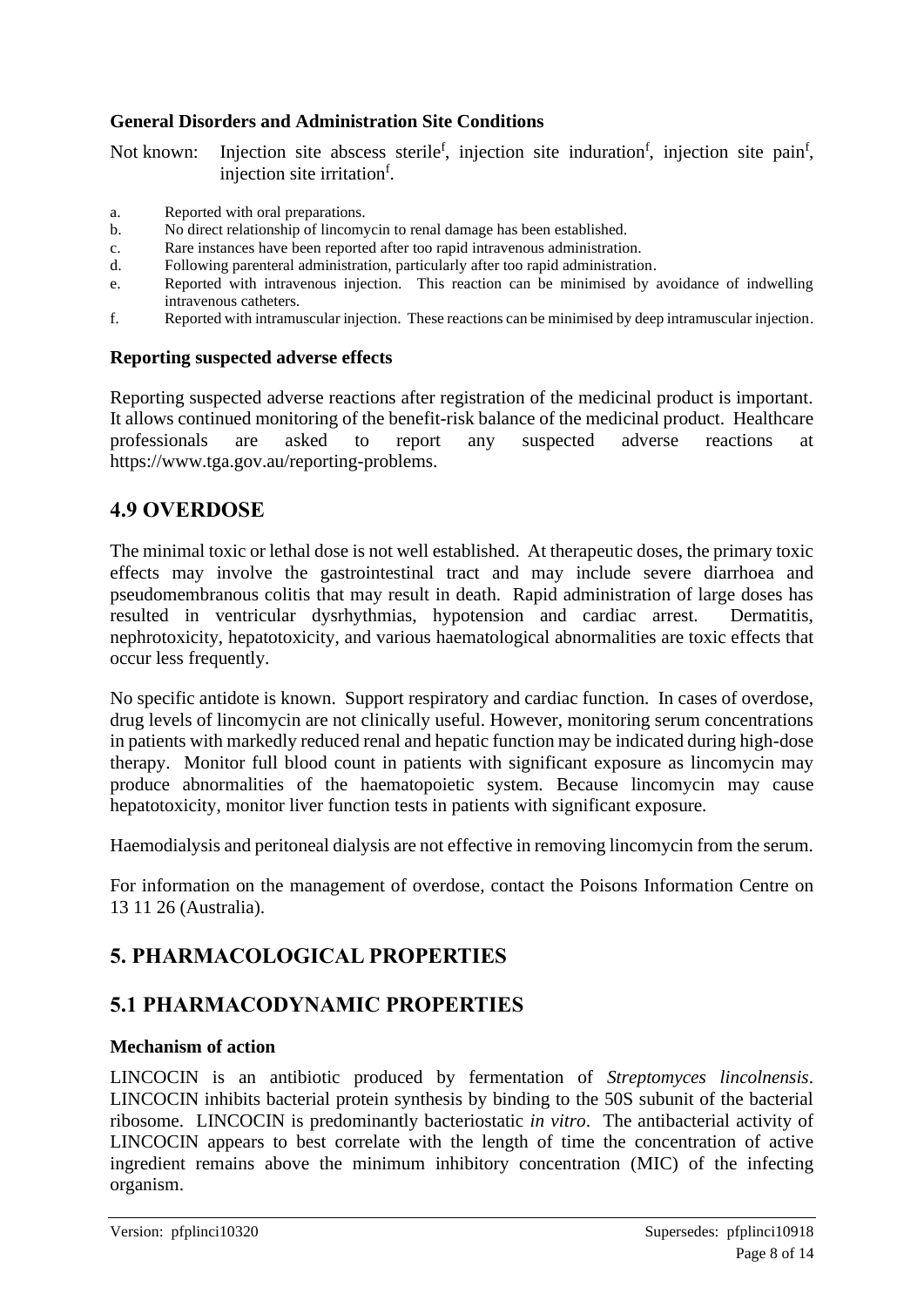### **Mechanism of Resistance**

Cross resistance between LINCOCIN and clindamycin is complete. Resistance in staphylococci and streptococci is most often due to methylation of specific nucleotides in the 23S RNA of the 50S ribosomal subunit, which can determine cross resistance to macrolides and streptogramins B ( $MLS_B$  phenotype). Macrolide-resistant isolates of these organisms should be tested for inducible resistance to lincomycin/clindamycin using the D zone test

### **Antibacterial Spectrum**

The prevalence of acquired resistance may vary geographically and with time for selected species and local information on resistance is desirable, particularly when treating severe infections. As necessary, expert advice should be sought when the local prevalence of resistance is such that the utility of the agent in at least some types of infections is questionable.

LINCOCIN is cross-resistant with clindamycin. A decrease in clindamycin/lincomycin susceptibility over time has been noted in particular among methicillin-resistant *Staphylococcus aureus* and in some species of *Clostridium*.

*In vitro* studies indicate that the following organisms are usually sensitive to concentrations achieved normally in the serum following recommended doses:

### *Aerobic and facultative gram-positive bacteria:*

- *Staphylococcus aureus* (methicillin-susceptible strains only)
- *Streptococcus pyogenes*
- Viridans group streptococci
- *Streptococcus pneumoniae*
- *Corynebacterium diphtheriae.*

#### *Anaerobic and microaerophilic bacteria:*

- *Clostridium tetani,*
- *Clostridium perfringens*
- Propionibacterium acnes.

#### **Note:**

The drug is not active against most strains of *Enterococcus faecalis*, nor against *Neisseria gonorrhoeae, Neisseria meningitidis, Haemophilus influenzae* or other gram-negative organisms or yeasts. Some strains of *Clostridium perfringens* and strains of some less common human pathogens of Clostridia may be lincomycin-resistant. Depending on the sensitivity of the organism and concentration of the antibiotic, it may be either bactericidal or bacteriostatic. Cross resistance has not been demonstrated with penicillin, chloramphenicol, ampicillin, cephalosporins or the tetracyclines. Despite chemical differences, LINCOCIN exhibits antibacterial activity similar but not identical to the macrolide antibiotics (e.g. erythromycin). Some cross-resistance (with erythromycin) including a phenomenon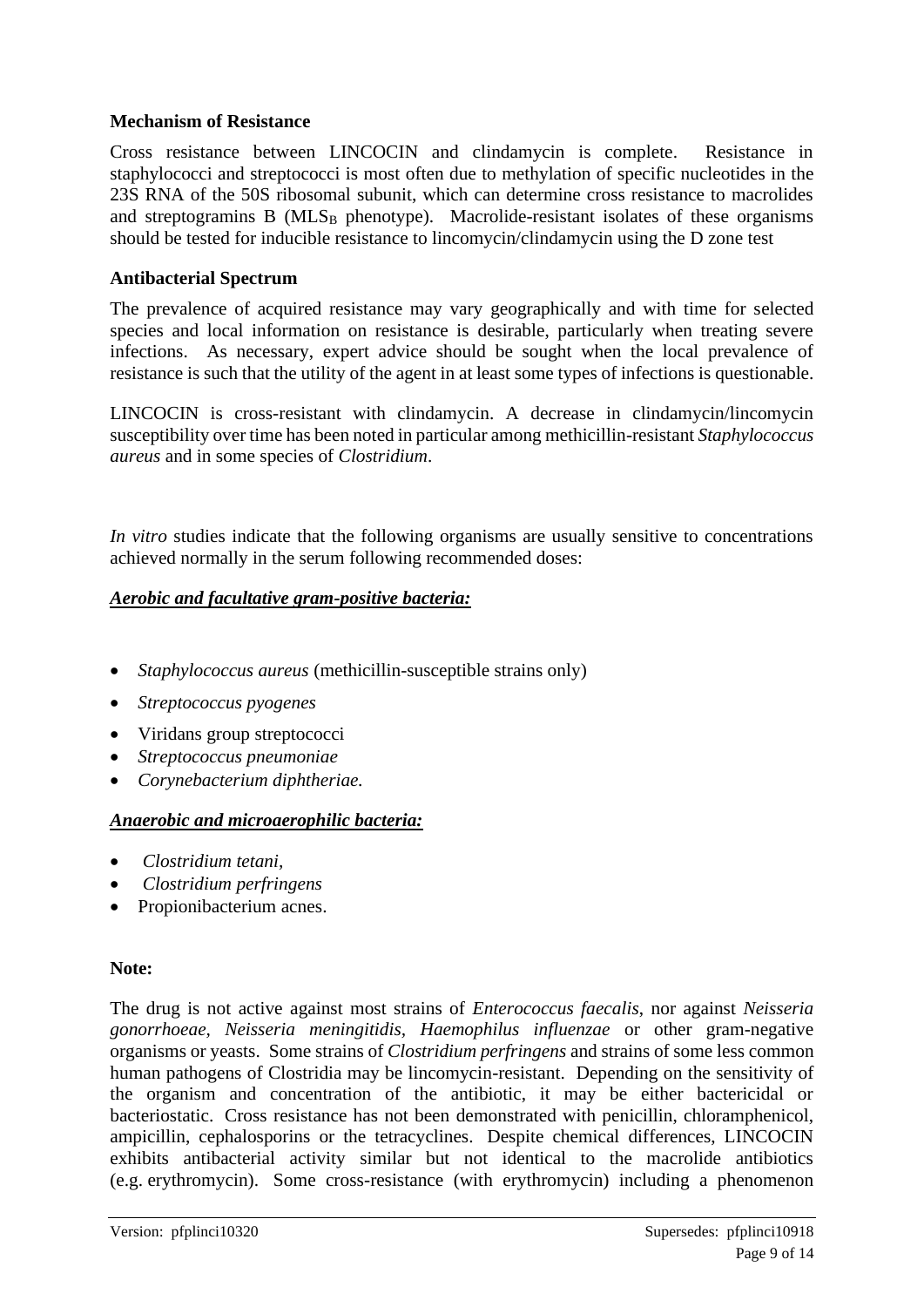known as dissociated cross-resistance or macrolide effect has been reported. Microorganisms have not developed resistance to LINCOCIN rapidly when tested by *in vitro* or *in vivo* methods. Staphylococci develop resistance to LINCOCIN in a slow step-wise manner based on *in vitro* serial subculture experiments. Studies indicated that LINCOCIN does not share antigenicity with penicillin compounds.

Methodology for determining in vitro susceptibility to lincomycin

Susceptibility testing should be conducted using standardized laboratory methods, such as those described by the Clinical and Laboratory Standards Institute (CLSI) or the European Committee on Antimicrobial Susceptibility Testing (EUCAST). Because CLSI and EUCAST have not established susceptibility breakpoints for LINCOCIN, clindamycin should be tested instead. Resistance to lincosamides may be inducible by macrolides in macrolide-resistant staphylococci, *Streptococcus pneumoniae*, and beta-hemolytic streptococci. Macrolideresistant isolates of these organisms should be screened for inducible clindamycin resistance using the D-zone test or other standard methodology.

**Table 1: CLSI dilution and disk diffusion susceptibility interpretive criteria for clindamycin**

| Organism                                                                                        | <b>Susceptibility Interpretive Criteria</b>                               |         |    |                                                 |           |           |
|-------------------------------------------------------------------------------------------------|---------------------------------------------------------------------------|---------|----|-------------------------------------------------|-----------|-----------|
|                                                                                                 | <b>Minimal Inhibitory</b><br><b>Concentrations (MIC in</b><br>$\mu$ g/mL) |         |    | <b>Disk Diffusion</b><br>(Zone Diameters in mm) |           |           |
|                                                                                                 | S                                                                         |         | R  | S                                               |           | $\bf R$   |
| <i>Staphylococcus</i> spp.                                                                      | $\leq 0.5$                                                                | $1 - 2$ | >4 | $\geq$ 21                                       | $15 - 20$ | $\leq$ 14 |
| Streptococcus pneumoniae,<br>$\beta$ -hemolytic streptococci and<br>viridans group streptococci | < 0.25                                                                    | 0.5     | >1 | >19                                             | $16 - 18$ | $\leq$ 15 |
| Anaerobic Bacteria                                                                              | $<$ 2                                                                     |         | >8 | NA                                              | <b>NA</b> | <b>NA</b> |

Disk content 2 µg.

MIC interpretive criteria for anaerobes are based on agar dilution.

NA=not applicable.

The validity of both the dilution and disk diffusion test methods should be verified using quality control (QC) strains, as indicated by CLSI. Acceptable limits when testing clindamycin against these organisms are listed in the table below.

**Table 2: Quality control ranges for clindamycin susceptibility tests (CLSI)**

| Organism                                      | <b>Minimum Inhibitory</b><br><b>Concentration Range</b><br>$(MIC$ in $\mu g/mL)$ | <b>Disk Diffusion Range</b><br>(Zone Diameters in mm) |
|-----------------------------------------------|----------------------------------------------------------------------------------|-------------------------------------------------------|
| Staphylococcus aureus<br><b>ATCC 29213</b>    | $0.06 - 0.25$                                                                    | NA                                                    |
| Staphylococcus aureus<br><b>ATCC 25923</b>    | <b>NA</b>                                                                        | $24 - 30$                                             |
| Streptococcus pneumoniae<br><b>ATCC 49619</b> | $0.03 - 0.12$                                                                    | $19 - 25$                                             |
| Bacteroides fragilis<br><b>ATCC 25285</b>     | $0.5 - 2$                                                                        | <b>NA</b>                                             |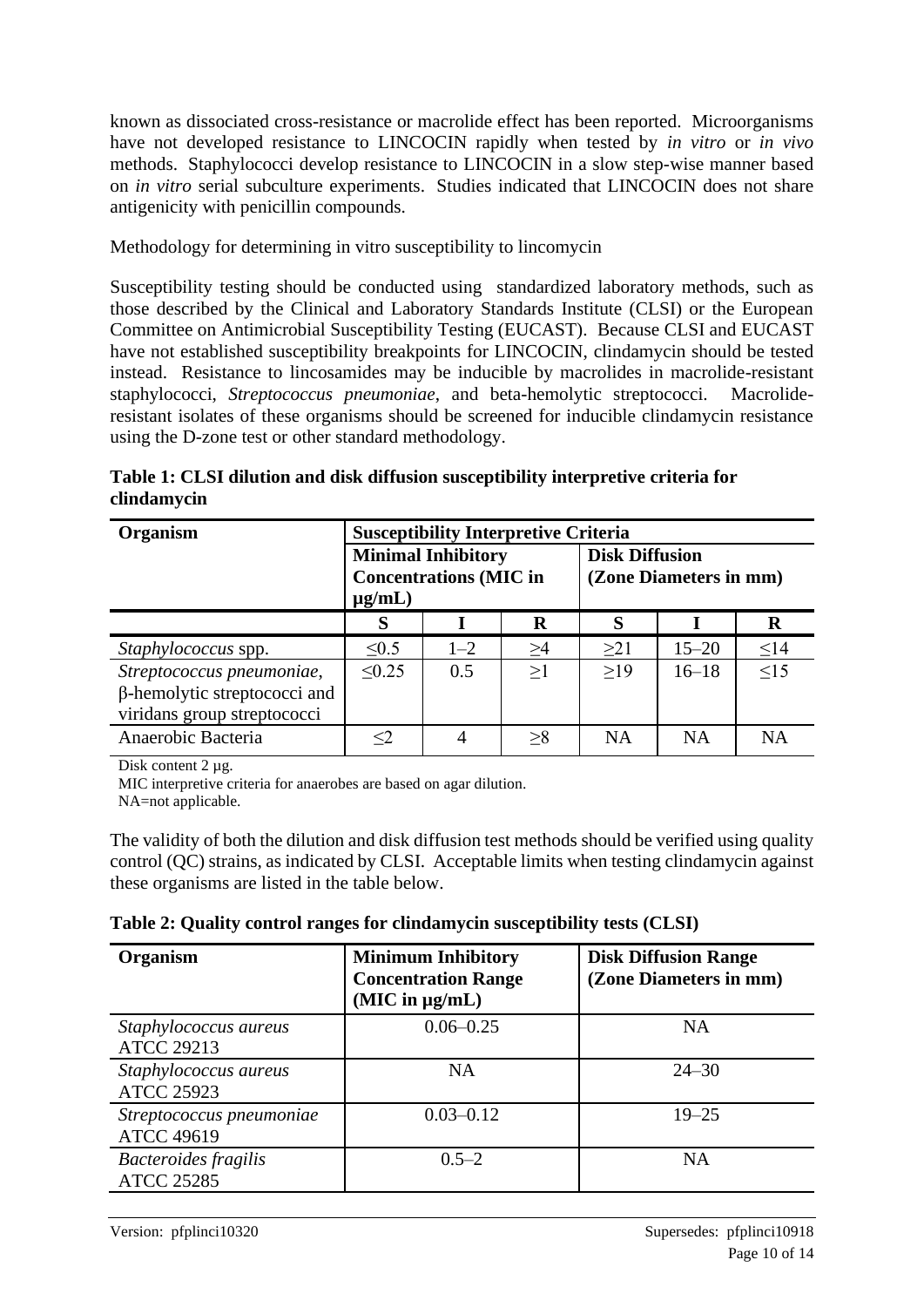| <b>Bacteroides</b>                     | $2 - 8$       | ΝA |
|----------------------------------------|---------------|----|
| thetaiotaomicron                       |               |    |
| <b>ATCC 29741</b>                      |               |    |
| Eggerthella lenta<br><b>ATCC 43055</b> | $0.06 - 0.25$ | ΝA |
|                                        |               |    |

MIC ranges for anaerobic bacteria are based on agar dilution.

NA=Not applicable

ATCC® is a registered trademark of the American Type Culture Collection

### **Table 3: EUCAST dilution and disk diffusion susceptibility interpretive criteria for clindamycin**

| Organism                        | <b>Minimal Inhibitory</b><br><b>Concentrations</b><br>(MIC in µg/mL) |      | <b>Disk Diffusion</b><br>(Zone Diameters in mm) |           |  |
|---------------------------------|----------------------------------------------------------------------|------|-------------------------------------------------|-----------|--|
|                                 |                                                                      | R    |                                                 | R         |  |
| Staphylococcus spp.             | $\leq 0.25$                                                          | >0.5 | $\geq$ 22                                       | <19       |  |
| Streptococcus groups A, B, C, G | $\leq 0.5$                                                           | >0.5 | $\geq$ 17                                       | <17       |  |
| Streptococcus pneumoniae        | $\leq 0.5$                                                           | >0.5 | $\geq$ 19                                       | <19       |  |
| Viridans group streptococci     | < 0.5                                                                | >0.5 | $\geq$ 19                                       | <19       |  |
| Gram-positive anaerobes         | $\leq$ 4                                                             |      | <b>NA</b>                                       | <b>NA</b> |  |
| (except Clostridium difficile)  |                                                                      |      |                                                 |           |  |
| Gram-negative anaerobes         | <4                                                                   |      | <b>NA</b>                                       | <b>NA</b> |  |

Disk content 2 µg.

MIC interpretive criteria for anaerobes are based on agar dilution.

NA=not applicable.

| Organism                                      | <b>Minimum Inhibitory</b><br><b>Concentration Range</b><br>$(MIC$ in $\mu g/mL)$ | <b>Disk Diffusion Range</b><br>(Zone Diameters in mm) |
|-----------------------------------------------|----------------------------------------------------------------------------------|-------------------------------------------------------|
| Staphylococcus aureus<br><b>ATCC 29213</b>    | $0.06 - 0.25$                                                                    | 23-29                                                 |
| Streptococcus pneumoniae<br><b>ATCC 49619</b> | $0.03 - 0.12$                                                                    | 22-28                                                 |

NA=Not applicable

ATCC® is a registered trademark of the American Type Culture Collection

### **Clinical trials**

No data available.

## **5.2 PHARMACOKINETIC PROPERTIES**

### **Absorption**

LINCOCIN is absorbed rapidly after a 500 mg oral dose in the fasting state, producing an average peak serum level of 5.3 micrograms/mL at 2 hours post dose, . Doubling the dose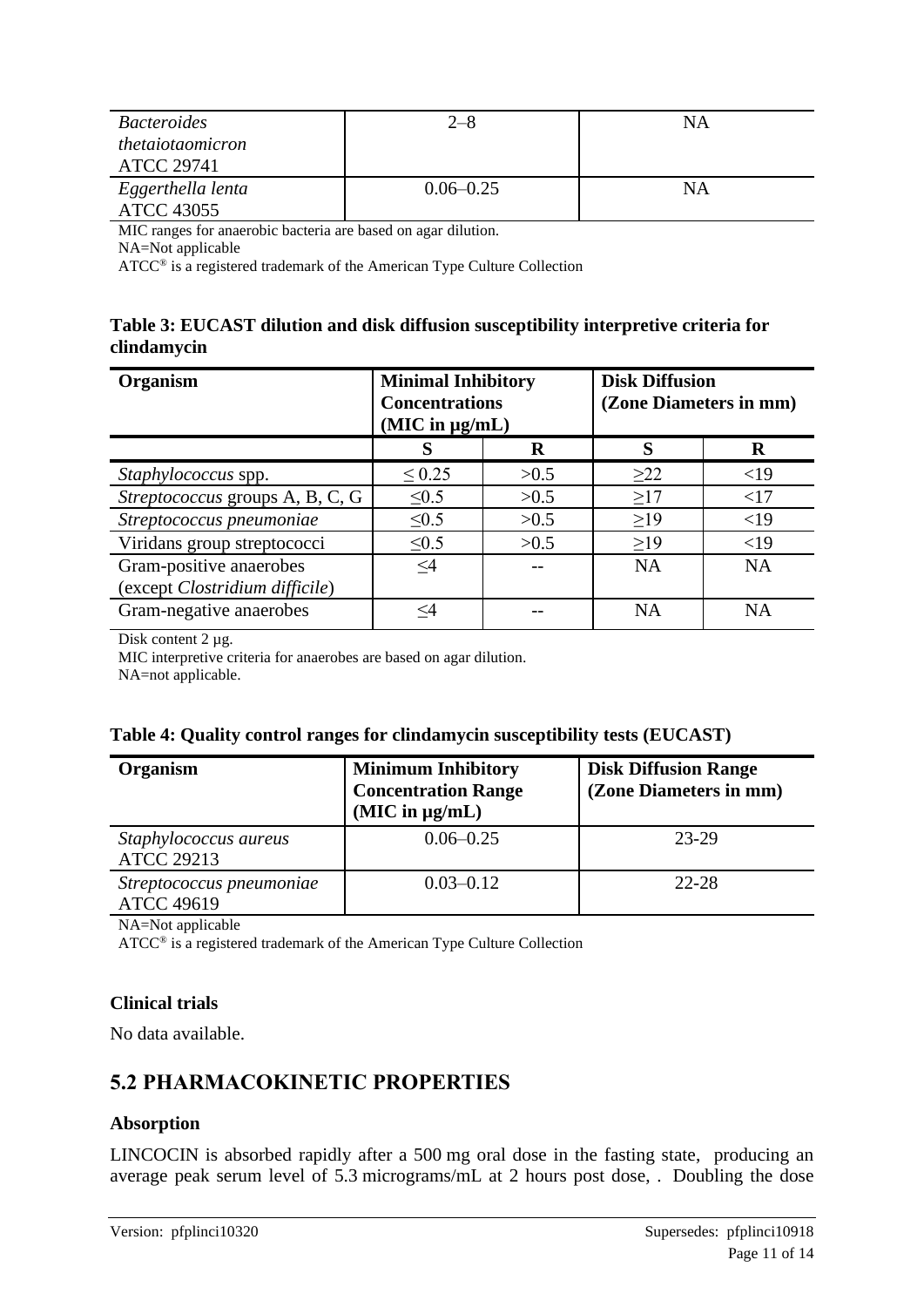increases but does not double the peak serum levels. Food in the stomach reduces total absorption as well as peak serum levels.

### **Distribution**

Significant levels have been demonstrated in the majority of body tissues. Although lincomycin appears to diffuse into cerebrospinal fluid (CSF), levels of lincomycin in the CSF appear inadequate for the treatment of meningitis.

### **Metabolism**

Tissue level studies indicate that bile is an important route of excretion. The excretion of lincomycin in urine and bile does not account for all of the administered dose and a substantial proportion of the drug appears to be inactivated in the body, presumably in the liver.

The biological half-life, after, intramuscular administration is approximately 5hours.

### **Excretion**

Urinary recovery of drug in a 24-hour period ranges from 1.0% to 31% (mean: 4.0%) after a single oral dose of 500 mg. Bile is an important route of excretion.

Intramuscular administration of a single dose of 600 mg of lincomycin produces an average peak serum level of 11.6 micrograms/mL at 60 minutes and maintains therapeutic levels for 17 to 20 hours for most susceptible gram-positive organisms. Urinary excretion after this dose ranges from 1.8% to 24.8% (mean: 10.3%).

The intravenous infusion over a 2-hour interval of 600 mg of lincomycin achieves average peak serum levels of 15.9 μg/mL and yields therapeutic levels for 14 hours for most susceptible gram-positive organisms. Urinary excretion ranges from 4.9% to 23.3% (mean: 15.1%).

Haemodialysis and peritoneal dialysis do not effectively remove lincomycin from the blood.

### *Special Populations*

### *Patients with Renal Impairment*

The serum half-life of LINCOCIN may be prolonged in patients with severe impairment of renal function compared to patients with normal renal function.

### *Patients with Hepatic Impairment*

In patients with abnormal hepatic function, serum half-life may be two-fold longer than in patients with normal hepatic function.

# **5.3 PRECLINICAL SAFETY DATA**

### **Genotoxicity**

Lincomycin was not genotoxic in various in vitro and in vivo genotoxicity studies including bacterial reverse mutation assays, gene mutation assays in mammalian cells and Drosophila melanogaster germ cells, chromosomal aberration assays in human lymphocytes, and in vivo micronucleus assays. It induced DNA damage in one unscheduled DNA synthesis (UDS) assay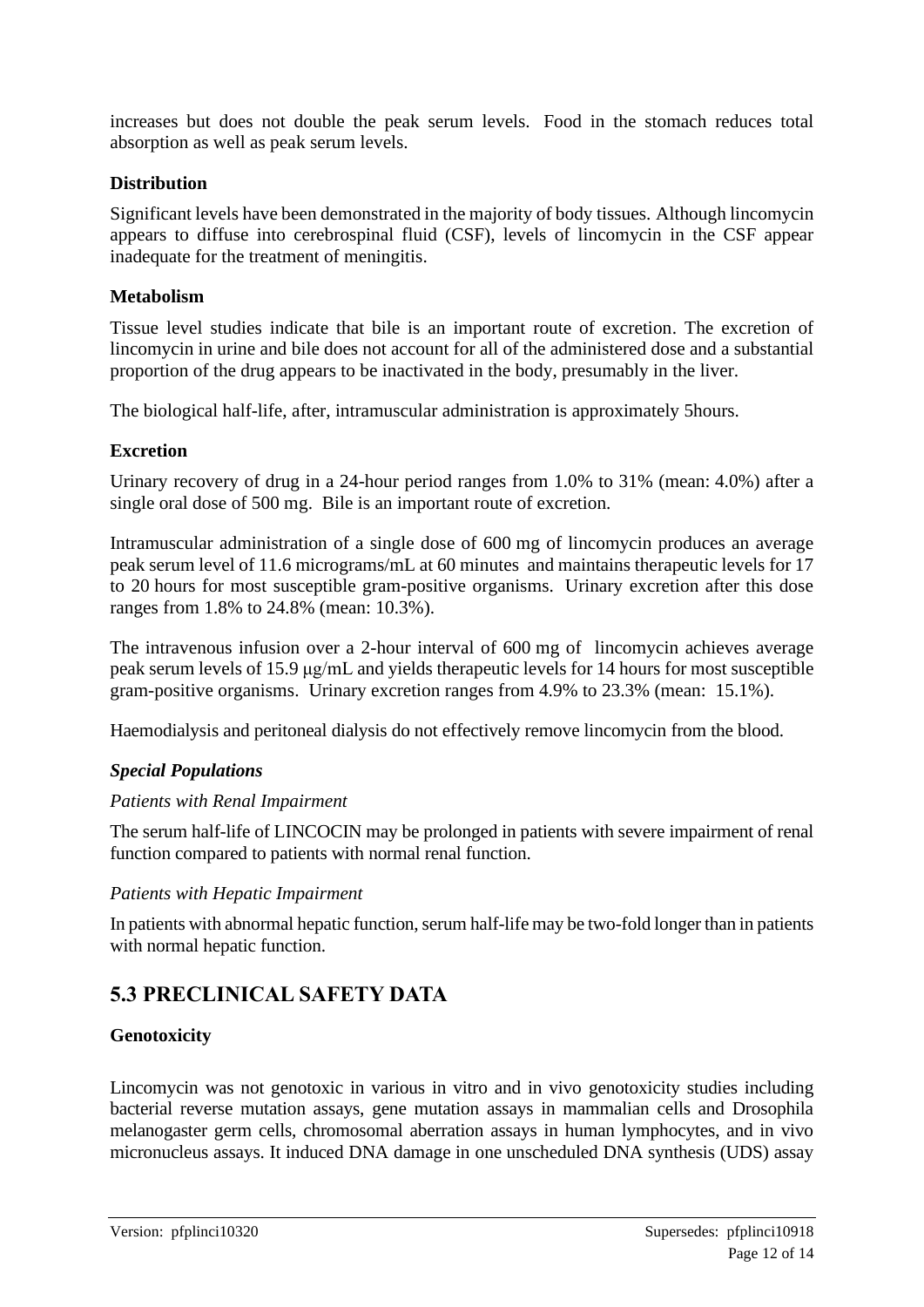in primary rat hepatocytes, but it was negative in another UDS assay in rat hepatocytes and in a UDS assay in Chinese hamster lung fibroblasts.

### **Carcinogenicity**

Lincomycin was not carcinogenic in rats at up to 100 mg/kg/day administered in the diet for 26 months.

### **Effects on Fertility**

No effects on fertility were observed in rats administered lincomycin at oral doses up to 1000 mg/kg/day.

## **6. PHARMACEUTICAL PARTICULARS**

## **6.1 LIST OF EXCIPIENTS**

Benzyl alcohol Water for injections, q.s.

## **6.2 INCOMPATIBILITIES**

LINCOCIN is incompatible with novobiocin, kanamycin and phenytoin.

### **6.3 SHELF LIFE**

In Australia, information on the shelf life can be found on the public summary of the Australian Register of Therapeutic Goods (ARTG). The expiry date can be found on the packaging.

## **6.4 SPECIAL PRECAUTIONS FOR STORAGE**

Store below 25ºC. Protect from light. Do not freeze.

## **6.5 NATURE AND CONTENTS OF CONTAINER**

LINCOCIN Injection is available as 5 x 2 mL vials.

### **6.6 SPECIAL PRECAUTIONS FOR DISPOSAL**

In Australia, any unused medicine or waste material should be disposed of by taking to your local pharmacy.

## **6.7 PHYSICOCHEMICAL PROPERTIES**

### **Chemical structure**

Chemical Name: Lincomycin hydrochloride consists mainly of the monohydrate of methyl 6,8  $dideoxy-6-[(2S,4R)-1-methyl-4-propylpyrrolidine-2-carboxamido]-1-thio-Deerythro-α-D$ galacto-octopyranoside hydrochloride.

The structure of lincomycin hydrochloride monohydrate is: